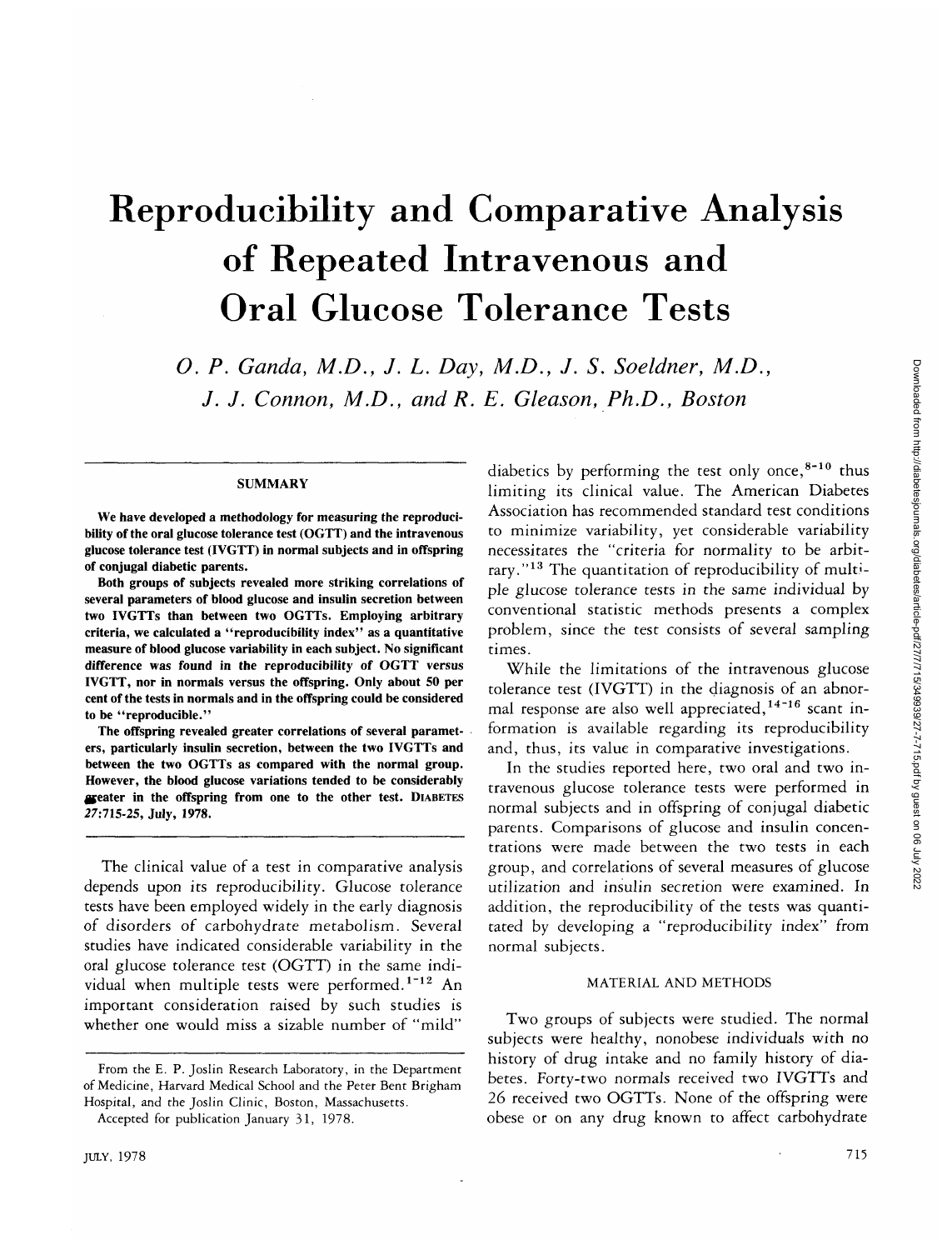metabolism. Table 1 shows that age and body weights (expressed as percentage of ideal weight as determined by Metropolitan Life Insurance Tables, 1959) in the two groups were comparable. Body weights did not change significantly during the time between the two tests. Seventeen of the normals and nine of the offspring received all four tests, i.e., two IVGTTs and two OGTTs.

All subjects were on a diet containing about 250 gm. of carbohydrate for three days before each tolerance test. The tests were performed in postabsorptive state, after an overnight fast, starting between 8 and 9 a.m. For OGTT, 100 gm. glucose was administered as a carbonated, flavored drink (VWR Scientific, California). For IVGTT, rapid glucose infusion, as 0.5 gm. glucose per kilogram body weight, was administered over three minutes as a standard procedure.<sup>17</sup>

Samples were drawn for glucose and insulin in the fasting state and at 1, 3, 5, 10, 20, 30, 40, 50, 60, 90, 120, and 180 minutes after intravenous glucose and 15, 30, 45, 60, 90, 120, 180, 240, and 300 minutes after oral glucose.

Whole blood glucose (BG) was determined by the ferricyanide method<sup>18</sup> as modified for the AutoAnalyzer and serum immunoreactive insulin (IRI) by a two-antibody technique.<sup>19</sup> For both BG and IRI determinations, standard specimens were run concurrently in each assay. Insulin determinations were in duplicate and the reproducibility and sensitivity of the assay have been described previously.<sup>19</sup> The normal criteria for OGTT and IVGTT have also been presented elsewhere.<sup>18</sup>

# *Statistics*

For each test, early and total areas under the curve above the baseline were calculated for BG and IRI. The early area is defined as the 0 to 10 minute segment for the IVGTT and the 0 to 60 minute portion of the OGTT. The total area is the 0 to 60 minute area and the 0 to 300 minute area for the IVGTT and the OGTT, respectively. Ratios of early to total areas and of insulin to glucose areas were also calculated. In each test, linear regressions were computed between the insulin and glucose responses, and the slope of the regression line was expressed as microunits per milliliter insulin per milligram per 100 ml. glucose ('B').

For each IVGTT, rate of blood glucose disappearance (Kg) was determined from the slope of the linear regression (least square analysis) of log blood glucose on time from 10 to 60 minutes after glucose injection.

Student's *t*-test was employed for paired comparisons between the repeated tests. Pearson's correlation coefficients were calculated for individual responses at each time interval and for all the other derived indices between the repeated tests.

# *Reproducibility Index*

IVGTTs from 27 normal men and OGTTs from 20 normal men were analyzed further in order to quantitate and develop a reproducibility index. A series of BG differences  $(\Delta)$  were obtained for each subject at each time interval (13 for IVGTT and 10 for OGTT) by subtracting the BG levels during test 2 from those obtained at the corresponding time intervals during test 1. These BG  $\Delta$  were ranked from low to high within each sampling time and the ranked distribution divided into quartiles. The range of BG  $\Delta$  for each quartile was thus obtained. The first quartile (Q<sub>1</sub>) contained the largest negative  $\Delta$ , i.e., BG in test 2 were higher than in test 1. The fourth quartile  $(Q_4)$ contained the largest positive  $\Delta$ , i.e., BG in test 2 were lower than those in test 1. Zero  $\Delta$  occurred in either Q2 or Q3.

Since, for a given subject,  $\Delta$  occurring within Q<sub>2</sub> or Q3 would indicate greater reproducibility than those occurring in  $Q_1$  or  $Q_4$ , the reproducibility index was defined and calculated as follows. For each subject, the BG  $\Delta$  (test 1 minus test 2) at each time interval was obtained and the quartile in which each fell was

TABLE 1 Description of study groups

|                 |                 | Description of state groups |                 |                                    |
|-----------------|-----------------|-----------------------------|-----------------|------------------------------------|
|                 |                 |                             |                 | Weight<br>$(\%$ of ideal body wt.) |
|                 | Age $(yr.)$     | Interval between            |                 |                                    |
| Group           | (test 1)        | tests 1 and 2 $(yr.)$       | Test 1          | Test 2                             |
| Normals         |                 |                             |                 |                                    |
| IVGTT, $n = 42$ | $29.7 \pm 1.4$  | $1.0 \pm 0.14$              | $103.1 \pm 1.7$ | $102.7 \pm 1.8$                    |
| OGTT, $n = 26$  | $24.8 \pm 0.98$ | $1.3 \pm 0.20$              | $100.5 \pm 2.1$ | $100.3 \pm 1.9$                    |
| Offspring       |                 |                             |                 |                                    |
| IVGTT. $n = 34$ | $28.5 \pm 2.1$  | $1.8 \pm 0.15$              | $102.0 \pm 1.8$ | $103.4 \pm 1.8$                    |
| OGTT, $n = 32$  | $32.9 \pm 1.5$  | $2.3 \pm 0.23$              | $102.2 \pm 1.8$ | $103.1 \pm 1.9$                    |
|                 |                 |                             |                 |                                    |

All values are means  $\pm$  S.E.M.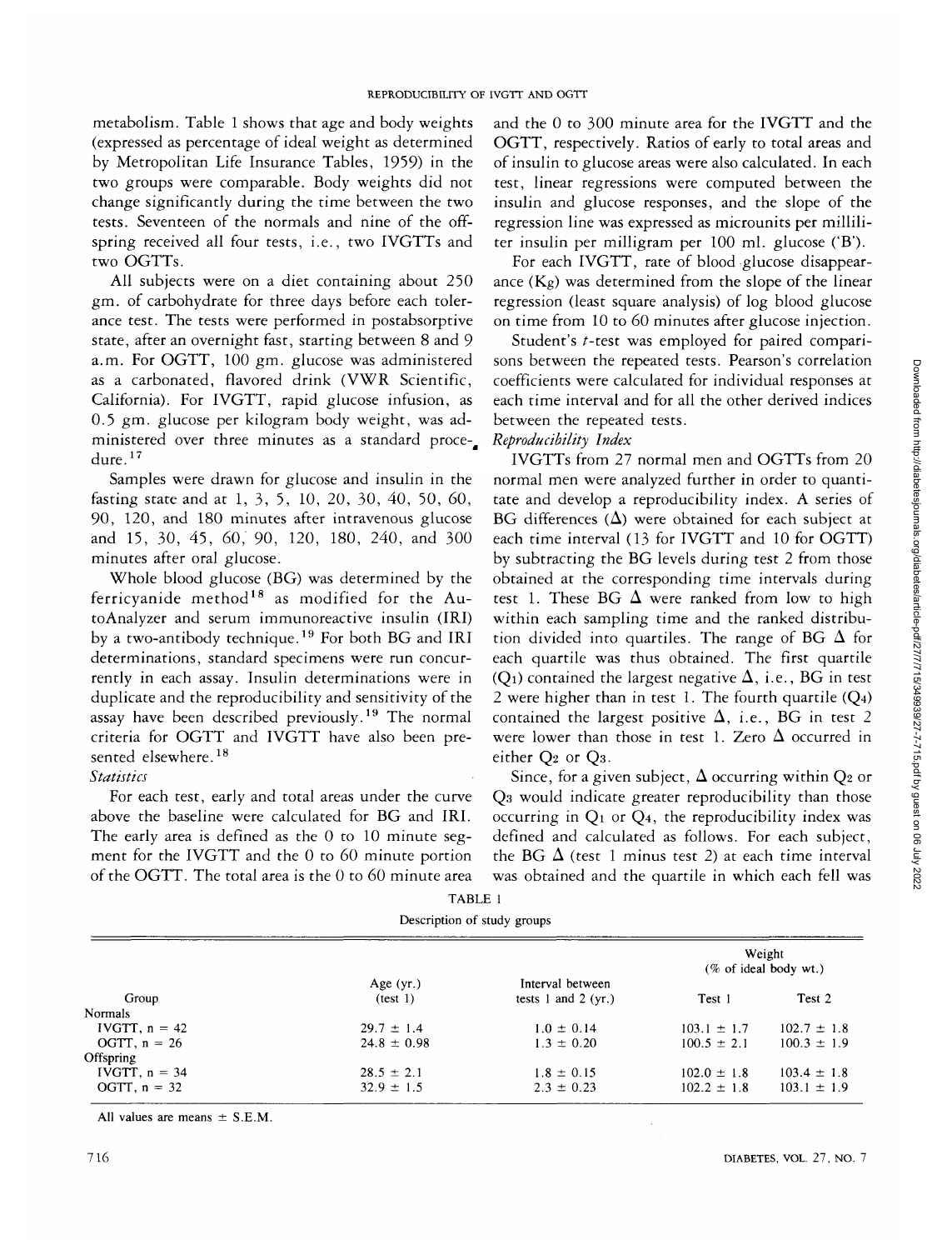tabulated. The reproducibility index was defined as the number of BG  $\Delta$  that occurred in Q<sub>2</sub> or Q<sub>3</sub>. Any individual with an index equal to one-half or greater of the total number of sampling times was arbitrarily classified as having a "reproducible" test. For IVGTT, this number would be 6 and for OGTT, 5 (the quartile for fasting BG  $\Delta$  was excluded).

## RESULTS

# *Comparison of BG and IRI Concentrations in Test 1 and Test 2 at each Time of Sampling*

The mean BG and IRI responses during the two IVGTTs in normal subjects and in the offspring are plotted in figures 1 and 2, respectively. The fasting BG levels were virtually identical in the two tests for both groups, the corresponding values for test 1 and test 2 being 75 and 74 mg. per 100 ml. for normals and 75 and 75 mg. per 100 ml. for offspring. Similarly, fasting IRI values for test 1 and test 2 were identical, being 14 and 14  $\mu$ U. per milliliter for the

normals and 19 and 16  $\mu$ U. per milliliter for the offspring. After glucose administration, comparable mean BG concentrations were seen at most of the time intervals, there being no significant difference except at 20, 30, 40, and 120 minutes in the normal group (figure 1) and except at 1, 3, 5, and 10 minutes in the offspring group. However, the **IRI** values were nearly superimposable throughout the two tests in both groups, there being no significant difference between the two tests at any time interval.

The mean BG and **IRI** responses during the two OGTTs are plotted in figures 3 and 4 for the normal and the offspring, respectively. While the curves for the two tests appear comparable, the BG differences and IRI differences between the two tests reached significant levels at a few time intervals. It is worth pointing out that even though there was a significant difference ( $p = 0.03$ ) between fasting BG in the two tests in offspring, the mean BG values differed by only 2.6 mg. per 100 ml., being 77.9 and 75.3 mg. per 100 ml., respectively.

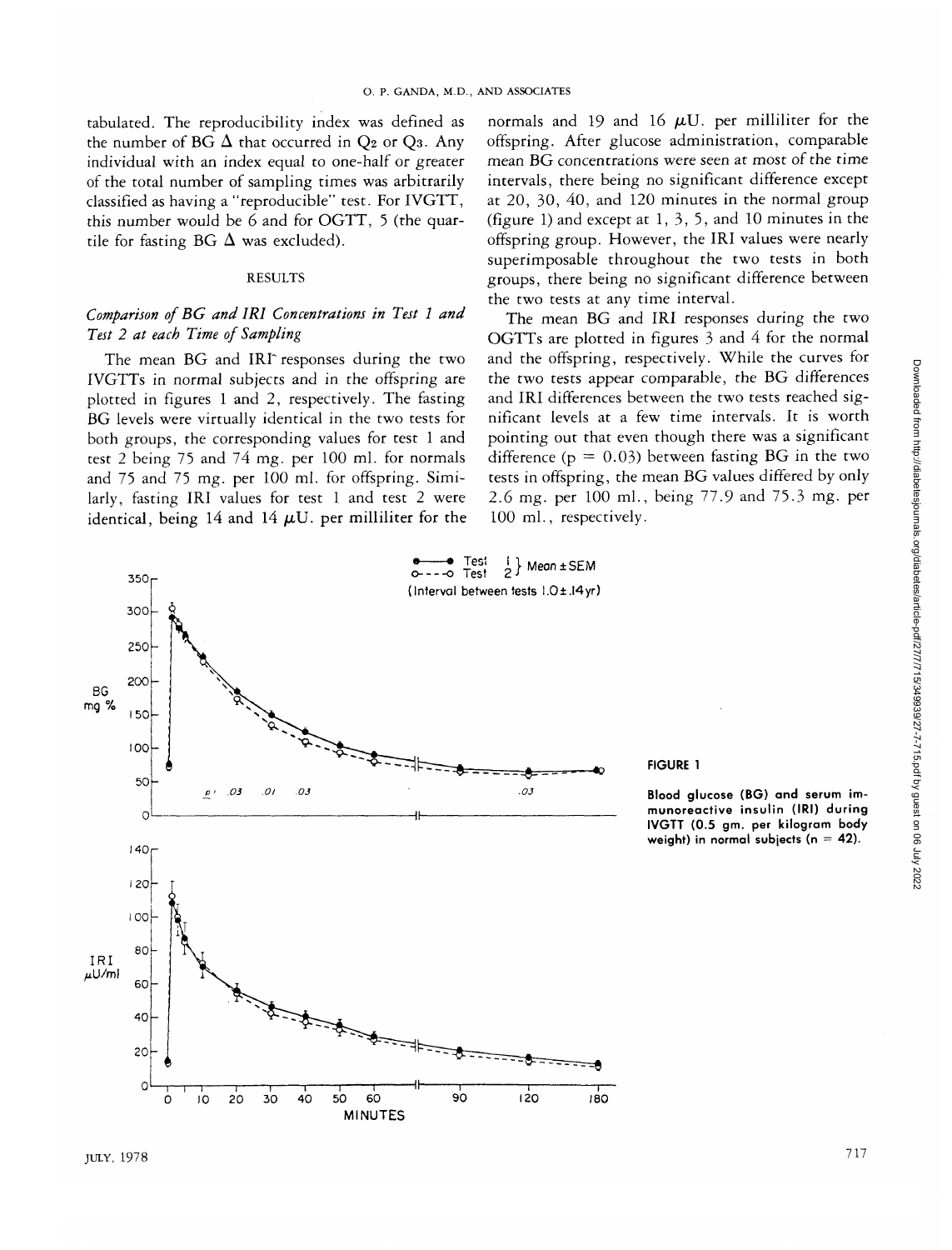



**Blood** glucose (BG) and serum immunoreactive insulin **(IRI)** during IVGTT (0.5 gm. per kilogram body weight) in offspring  $(n = 34)$  of conjugal diabetic parents.

Further comparisons of BG and IRI responses for the two IVGTTs and the two OGTTs at each time interval were done by calculating correlation coefficients. The following salient features emerged from these analyses:

(a) More striking correlations existed at each time interval for both BG and IRI during IVGTTs than during OGTTs. Significant correlations existed for BG at eight out of 13 time intervals in normals and eight out of 13 time intervals in offspring groups during IVGTTs compared with only two out of 10 and four out of 10 time intervals during the OGTTs, respectively. Similarly, for IRI, all 13 samples showed significant correlations in each group during IVGTT whereas only six out of 10 and seven out of 10 samples during OGTT reached significant values in normals and the offspring, respectively.

(b) Both for IVGTTs and OGTTs, the mean IRI concentrations were more often and more strikingly correlated ( $p \le 0.01$  at each time interval) than those of BG in both normals and the offspring.

(c) Of the two groups, the offspring showed a tendency for greater correlation, particularly of BG responses, at each time interval. To take fasting BG itself, the offspring had a correlation coefficient of 0.57 (p  $\leq$  0.001) and 0.62 (p  $\leq$  0.001) for the IVGTTs and OGTTs, respectively, whereas the corresponding values for normals were  $0.37$  (p  $\leq 0.05$ ) and  $0.26$  ( $p = N.S.$ ), respectively.

(d) When the responses of BG and IRI were expressed as the insulin-glucose (I/G) ratios, once again more striking correlations were seen for IVGTTs than for OGTTs in both normals and offspring. *Correlations of Secondary Parameters Derived from BG and IRI Responses*

For more detailed comparison of the two tests, peak IRI response, early and total IRI area, early and total BG area, ratios of early to the total IRI and BG areas, respectively, ratios of early and total IRI areas to the corresponding BG areas and the slope of regression line of serum IRI upon blood glucose ('B') for each subject was evaluated. Tables 2 and 3 present the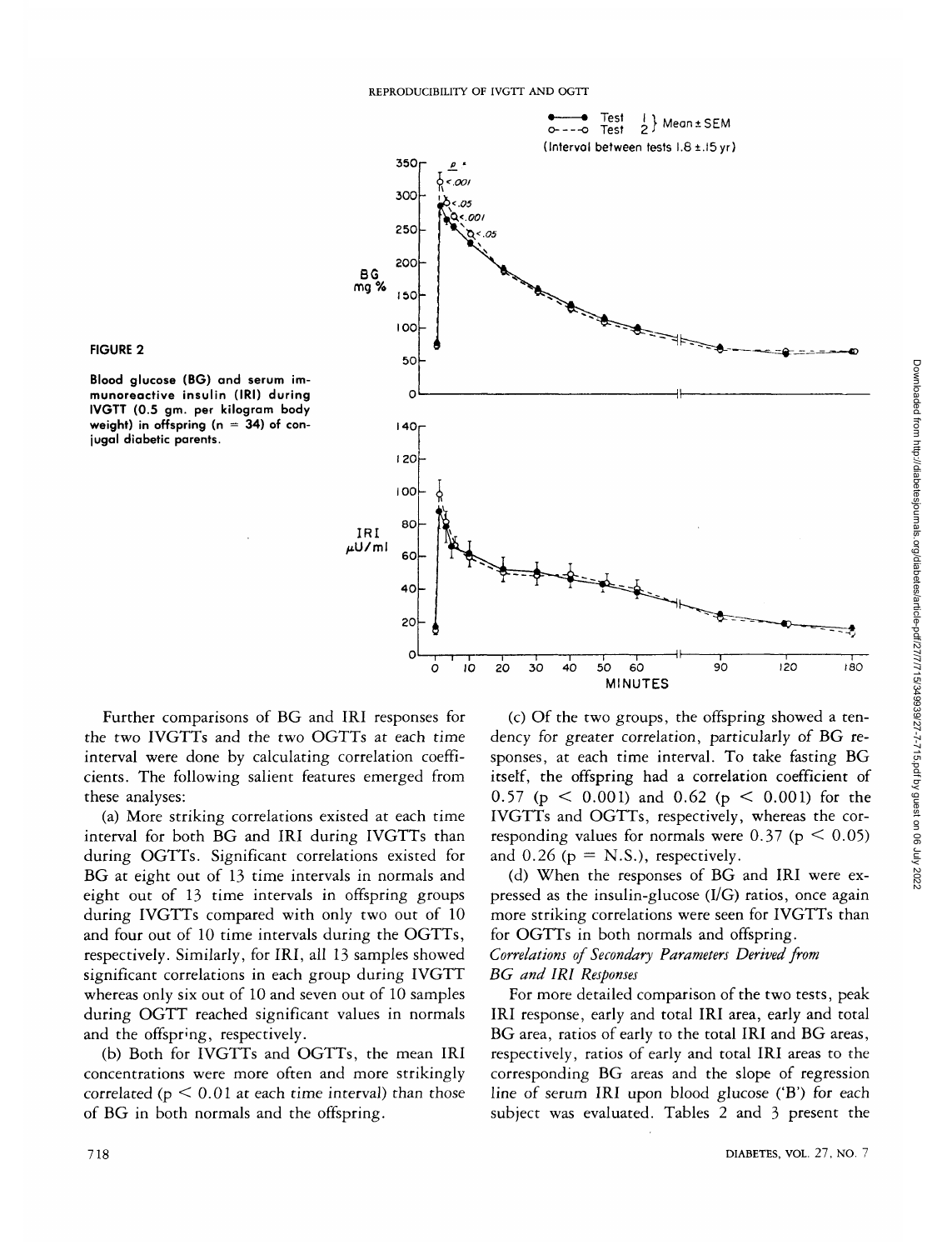

**FIGURE 3**

**Blood glucose (BG) and serum immunoreactive insulin (IRI) during OGTT (100 gm.) in normal subjects (n = 26).**

mean responses of these in the two groups of IVGTTs and OGTTs, respectively.

There were only sporadic significant differences between the two tests among all these parameters. Interestingly during the second OGTT (table 3) the offspring group revealed greater insulin release, as depicted by significantly higher peak IRI, greater insulin area during the first 60 minutes, and greater increment of IRI per unit rise of glucose ('B'). However, this was not accompanied by any significant difference in early (0 to 60 minute) or total (0 to 300 minute) BG area or in BG area ratio. This would suggest that factors other than the BG concentration per se are responsible for insulin release.

Correlation coefficients derived from all the secondary parameters for the two tests are presented in table 4. Like the correlations for the mean BG and IRI levels at each time interval, the following patterns of correlation become apparent.

(a) More striking correlations were apparent between most of the parameters in IVGTTs than in OGTTs for both the normals and the offspring.

(b) The offspring tended to show a better correlation between the two IVGTTs, again, for BG responses in particular, when compared with normals. There was no significant correlation between the early or total BG areas in normals whereas in the offspring a significant correlation existed for both the BG areas.

(c) The single most highly correlated index in both groups for both type of tests was the slope of regression line between insulin and glucose ('B'). *Correlation of IVGTTs with OGTTs*

Table 5 reveals correlations between several parameters in 17 normals and nine offspring who received two intravenous as well as two OGTTs. The offspring group showed striking correlation between peak IRI response, total insulin response, and insulin incremental response  $(B')$  when either the first or the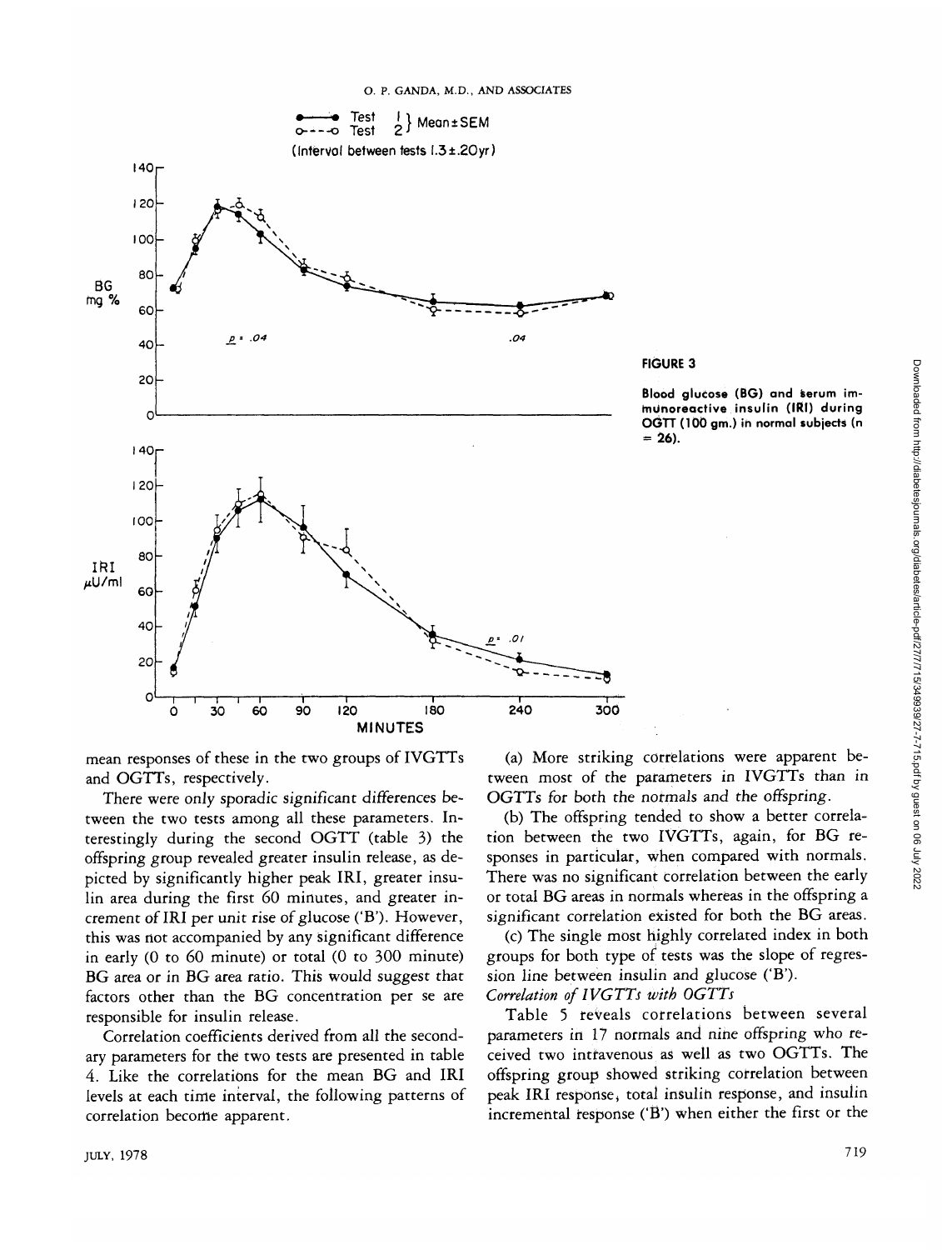



Blood glucose (BG) and serum immunoreactive insulin (IRI) during OGTT (100 gm.) in offspring ( $n = 32$ ) of conjugal diabetic parents.

second IVGTT and the corresponding OGTT were compared. However, there was no correlation when the BG responses during OGTT were compared with the Kg value during IVGTT. None of the parameters showed a significant correlation in the normal subjects.

## *Distribution of Abnormal Tests in the Offspring*

As depicted in table 6, considering both OGTTs and both IVGTTs, about 53 per cent were classified as chemical diabetics by OGTT whereas only about 12 per cent were detected by IVGTT. Significantly more OGTT than IVGTT were abnormal ( $p \leq 0.001$ ) by chi-square analysis.

# *Reproducibility Analyses*

Tables 7 and 8 display the quartile distributions of BG in normal men for each sampling time during OGTTs and IVGTTs, respectively. These normal quartile distributions were employed for subsequent determinations of the reproducibility index for each subject (vide supra). Tables 9 and 10 present the distribution of BG in quartiles for each normal subject and the offspring, respectively, during OGTT and their corresponding reproducibility indices based on test 1 and test 2. Similarly, reproducibility indices for IVGTTs were derived for each subject in the two groups (details not shown). As indicated above (see Methods section), for IVGTT, a reproducibility index of 6 or greater was required for a test to be classified as "reproducible."

Tables 11 and 12 present a comparative analysis of the quartiles of BG distribution in the offspring and normals for the OGTTs and IVGTTs, respectively. The aggregates of the quartiles during the entire test were also compared. The latter revealed a somewhat uniform distribution for OGTT quartiles but significantly nonuniform distribution for IVGTTs in the offspring ( $p < 0.02$ ).

Table 13 presents a chi-square analysis of the reproducibility of the two types of GTTs within each subject group and between the two subject groups. No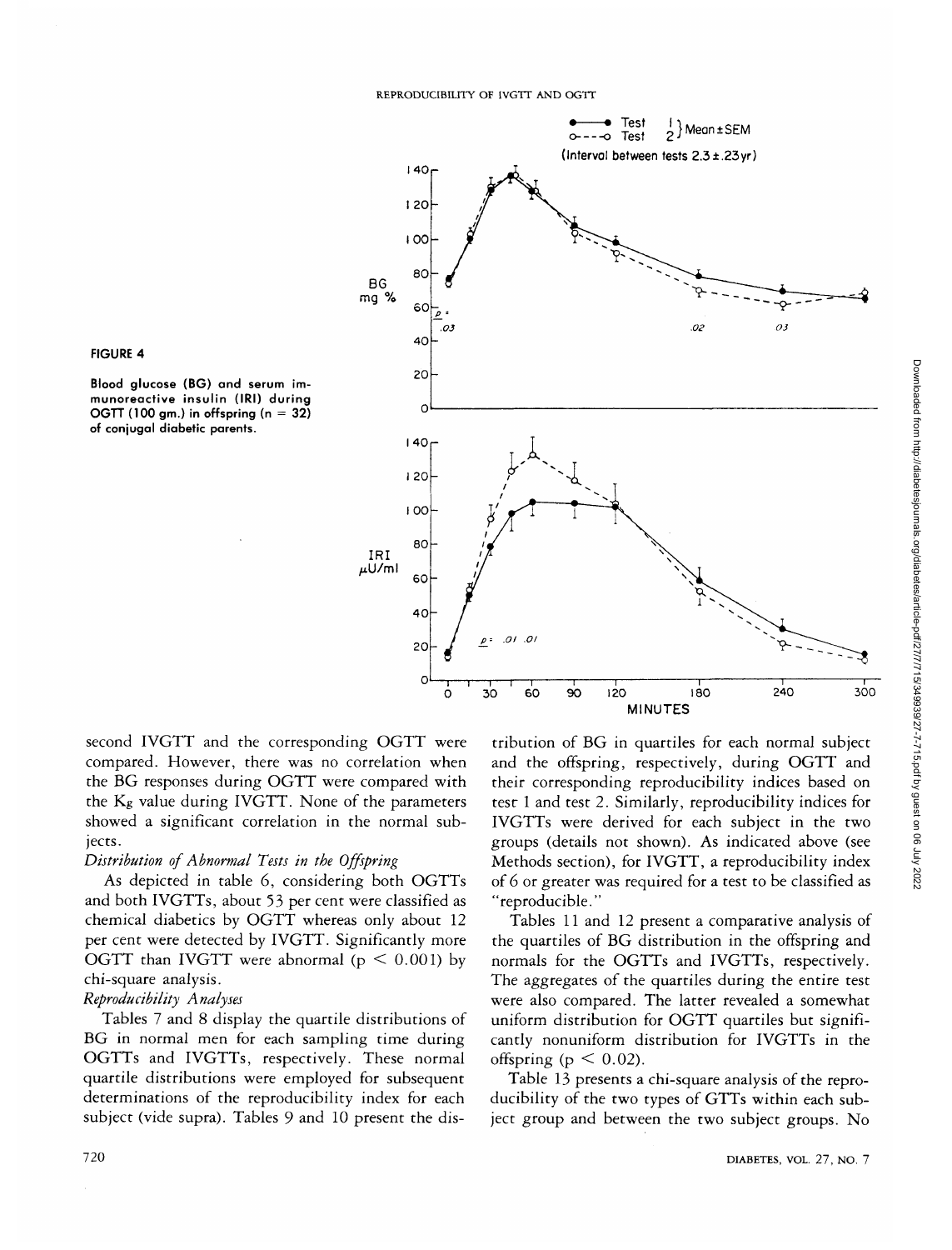## O . P. GANDA , M.D., AND ASSOCIATES

|                                 |                    |        |        | $11011 - 10311$ velsus itsel 2 |      |                  |        |       |                      |        |
|---------------------------------|--------------------|--------|--------|--------------------------------|------|------------------|--------|-------|----------------------|--------|
|                                 | Normals $(n = 42)$ |        |        |                                |      |                  |        |       | Offspring $(n = 34)$ |        |
|                                 | Test 1             |        | Test 2 |                                |      | Test 1<br>Test 2 |        |       |                      |        |
|                                 | Mean               | S.E.M. | Mean   | S.E.M.                         | P    | Mean             | S.E.M. | Mean  | S.E.M.               | P      |
| Peak IRI                        | 110                | 9.8    | 116    | 9.4                            | —*   | 90               | 11.5   | 107   | 9.9                  |        |
| $0-10$ min. IRI $\dagger$       | 703                | 78     | 908    | 215                            |      | 477              | 77     | 533   | 59                   |        |
| $0-60$ min. IRI $\dagger$       | 2,236              | 169    | 2.709  | 581                            |      | 2,035            | 290    | 2,255 | 306                  |        |
| $0-10/0-60$ min. IRI $\ddagger$ | 30.5               | 1.7    | 34.5   | 2.1                            |      | 23.6             | 1.9    | 27.1  | 2.7                  |        |
| $0-10$ $V$ G $\$                | 0.40               | 0.05   | 0.37   | 0.03                           |      | 0.28             | 0.05   | 0.27  | 0.03                 |        |
| $0-60$ I/G§                     | 0.46               | 0.06   | 0.70   | 0.20                           |      | 0.37             | 0.05   | 0.38  | 0.04                 |        |
| B'/l                            | 0.38               | 0.05   | 0.39   | 0.03                           |      | 0.27             | 0.05   | 0.26  | 0.03                 |        |
| $0-10$ min. BG $\dagger$        | 1.799              | 36     | 2,101  | 279                            |      | 1,735            | 52     | 1,908 | 55                   | < 0.01 |
| $0-60$ min. BG <sup>+</sup>     | 5,352              | 218    | 5.447  | 525                            | --   | 5.835            | 240    | 5,772 | 194                  |        |
| $0-10/0-60$ min. BG $\pm$       | 35.5               | 1.4    | 40.1   | 1.8                            | 0.01 | 30.6             | 0.86   | 34.0  | 1.4                  | < 0.05 |
| $K_g$ **                        | 2.24               | 0.1    | 2.52   | 0.2                            |      | 1.77             | 0.08   | 2.01  | 0.10                 | < 0.05 |

IVGTT — TABLE 2 - Test 1 versus test 2

\*Not significant.

 $\dagger$ Area above the baseline over the specified time period (IRI,  $\mu$ U./ml./min.; BG, mg./100 ml./min.).

tRatio of the areas for the specified time periods.

§Ratio of insulin area to the glucose area for the specified time period.

//Slope of linear regression equation of serum IRI upon blood glucose ( $\mu$ U./ml./mg./100 ml.).

\*\*Rate of disappearance of BG during IVGTT (%/min.)

|  |  | TABLE 3 |  |  |
|--|--|---------|--|--|
|  |  |         |  |  |

OGTT — Test 1 versus test 2

|                      |        | Normals $(n = 26)$ |        |        |     |        |        | Offspring $(n = 32)$ |        |      |  |
|----------------------|--------|--------------------|--------|--------|-----|--------|--------|----------------------|--------|------|--|
|                      |        | Test 1<br>Test 2   |        |        |     | Test 1 |        | Test 2               |        |      |  |
|                      | Mean   | S.E.M.             | Mean   | S.E.M. | P   | Mean   | S.E.M. | Mean                 | S.E.M. | P    |  |
| Peak IRI             | 127    | 12.2               | 135    | 10.4   | —*  | 136    | 12.2   | 167                  | 12.6   | 0.01 |  |
| $0-60$ min. IRI      | 3,727  | 392                | 4.041  | 324    |     | 3,315  | 269    | 4,510                | 315    | 0.01 |  |
| 0-300 min. IRI       | 11.545 | 1.283              | 12,152 | 1.172  |     | 14.971 | 1,438  | 16,456               | 1,612  |      |  |
| 0-60/0-300 min. IRI  | 32.9   | 2.1                | 35.4   | 2.2    | --- | 24.8   | 1.6    | 30.4                 | 1.6    | 0.03 |  |
| $0-60$ I/G           | 2.50   | 0.38               | 2.08   | 0.14   |     | 1.43   | 0.14   | 1.97                 | 0.22   |      |  |
| $0-300$ $\text{UG}$  | 4.50   | 0.91               | 3.60   | 0.33   |     | 2.74   | 0.27   | 3.33                 | 0.40   |      |  |
| $\cdot$ B'           | 1.40   | 0.14               | 1.60   | 0.14   |     | 1.19   | 0.11   | 1.47                 | 0.13   | 0.01 |  |
| $0-60$ min. BG       | 1.899  | 155                | 2.092  | 147    | --  | 2.486  | 149    | 2.722                | 204    |      |  |
| 0-300 min. BG        | 3.317  | 295                | 3.679  | 354    |     | 6,089  | 472    | 5,930                | 639    |      |  |
| $0-60/0-300$ min. BG | 62.0   | 3.6                | 59.5   | 2.41   |     | 45.6   | 2.8    | 52.2                 | 3.4    |      |  |

For explanation of abbreviations, see footnotes to table 2.

\*Not significant.

TABLE 4

Comparison of serum immunoreactive insulin (IRI) responses during the two IVGTTs and the two OGTTs in normal subjects and the offspring

|                      | $IVGTT$ — Test 1 versus test 2 |                               |      |                          |                      | $OGTT$ — Test 1 versus test 2 |                          |      |                      |
|----------------------|--------------------------------|-------------------------------|------|--------------------------|----------------------|-------------------------------|--------------------------|------|----------------------|
|                      |                                | Normals $(n = 42)$            |      | Offspring ( $n = 34$ )   |                      |                               | Normals $(n = 26)$       |      | Offspring $(n = 32)$ |
| Parameter            |                                | P                             |      | P                        | Parameter            |                               | P                        |      | P                    |
| Peak IRI             | 0.74                           | < 0.001                       | 0.70 | < 0.001                  | Peak IRI             | 0.47                          | < 0.05                   | 0.63 | < 0.001              |
| 0-10 min. IRI        | 0.33                           | < 0.05                        | 0.70 | < 0.001                  | 0-60 min. IRI        | 0.49                          | < 0.05                   | 0.28 |                      |
| $0-60$ min IRI       | 0.23                           | $-^*$                         | 0.75 | < 0.001                  | 0-300 min. IRI       | 0.58                          | < 0.01                   | 0.60 | < 0.001              |
| 0-10/0-60 min. IRI   | 0.64                           | < 0.001                       | 0.62 | < 0.001                  | 0-60/0-300 min. IRI  | 0.39                          | < 0.05                   | 0.23 |                      |
| $0-10$ $V$ G         | 0.79                           | < 0.001                       | 0.69 | < 0.001                  | $0-60$ I/G           | 0.27                          | $\overline{\phantom{m}}$ | 0.41 | < 0.05               |
| $0-60$ I/G           | 0.23                           | $\overbrace{\phantom{aaaaa}}$ | 0.74 | < 0.001                  | $0-300$ I/G          | 0.60                          | < 0.01                   | 0.60 | < 0.001              |
| ʻВ'                  | 0.82                           | < 0.001                       | 0.77 | < 0.001                  | $\cdot$ B'           | 0.58                          | < 0.01                   | 0.61 | < 0.001              |
| $0-10$ min. BG       | $-0.07$                        | $\overline{\phantom{a}}$      | 0.35 | < 0.05                   | 0-60 min. BG         | 0.43                          | < 0.05                   | 0.27 |                      |
| $0-60$ min. BG       | 0.23                           | $\overbrace{\phantom{aaaaa}}$ | 0.52 | < 0.01                   | 0-300 min. BG        | 0.25                          | $-\!$                    | 0.39 | < 0.05               |
| $-0.10/0.60$ min. BG | 0.54                           | < 0.001                       | 0.15 | $\overline{\phantom{a}}$ | $0-60/0-300$ min. BG | 0.19                          |                          | 0.26 |                      |
| Kg                   | 0.36                           | < 0.05                        | 0.37 | < 0.05                   |                      |                               |                          |      |                      |

For explanation of abbreviations, see footnotes to table 2. \*Not significant.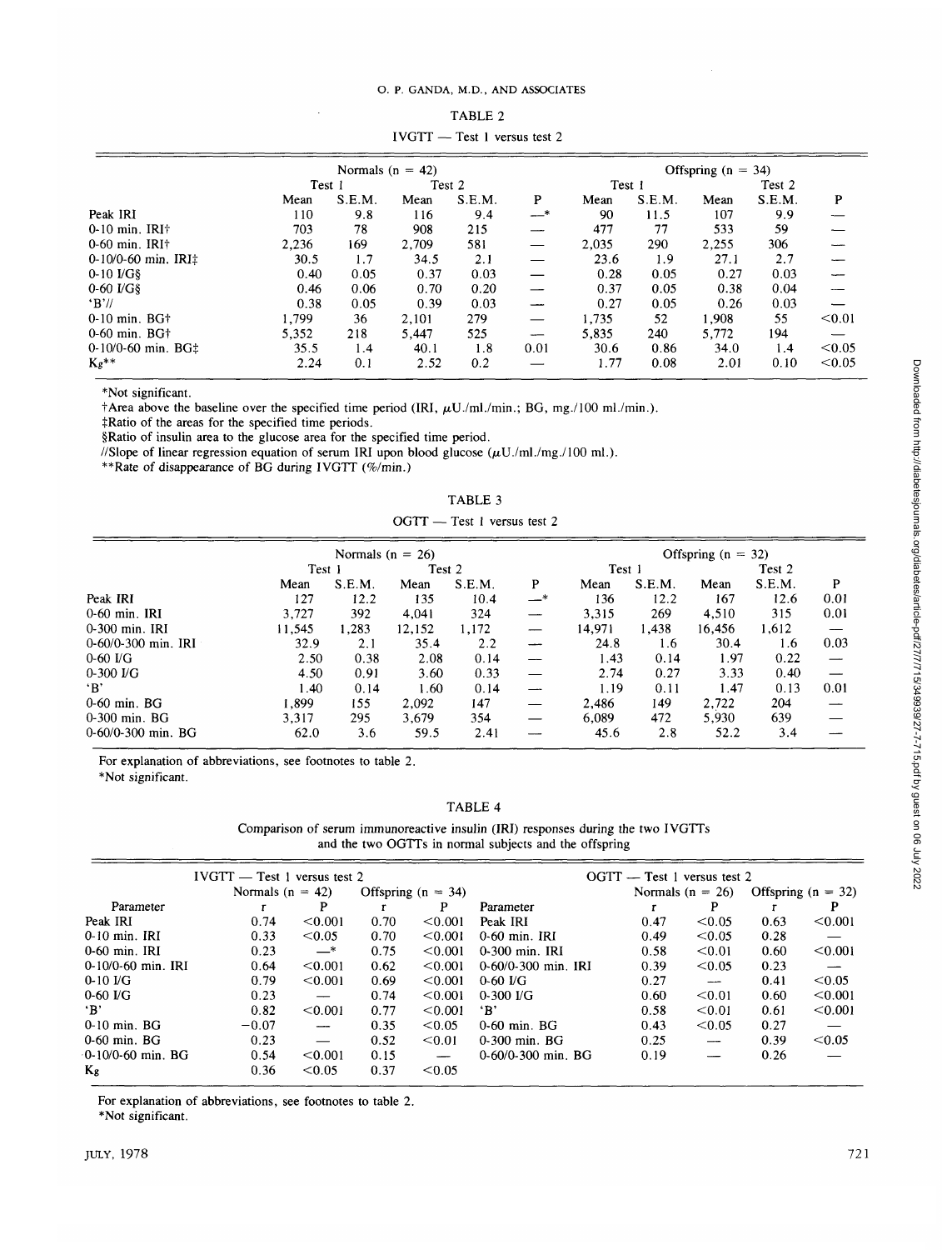|                                    | Test 1 (normals) |    | Test 2 (normals) |   |         | Test 1 (offspring) |         | Test 2 (offspring) |  |
|------------------------------------|------------------|----|------------------|---|---------|--------------------|---------|--------------------|--|
|                                    | $n = 17$         |    | $n = 17$         |   |         | $n = 9$            |         | $n = 9$            |  |
| Parameter                          |                  | P  |                  | P |         |                    |         | P                  |  |
| Peak IRI                           | 0.20             | —* | 0.23             |   | 0.82    | < 0.01             | 0.83    | < 0.05             |  |
| $IRI1$ †                           | 0.17             |    | 0.39             |   | $-0.17$ |                    | 0.91    | < 0.01             |  |
| $IRI2$ †                           | 0.13             |    | 0.39             |   | 0.91    | < 0.001            | 0.89    | < 0.01             |  |
| IRI <sub>1</sub> /IRI <sub>2</sub> | $-0.32$          |    | 0.06             |   | 0.56    |                    | 0.88    | < 0.01             |  |
| $\rm I/G_1\$                       | 0.26             |    | 0.36             |   | $-0.02$ |                    | 0.86    | < 0.05             |  |
| $\rm UG_2\$                        | 0.20             |    | 0.08             |   | 0.52    |                    | 0.89    | < 0.01             |  |
| 'В'                                | 0.33             |    | 0.21             |   | 0.93    | < 0.001            | 0.88    | < 0.01             |  |
| $BG_1$ ‡                           | 0.15             |    | 0.12             |   | $-0.10$ |                    | 0.05    |                    |  |
| BG <sub>2</sub>                    | 0.42             |    | 0.03             |   | $-0.23$ |                    | 0.16    |                    |  |
| BG <sub>1</sub> /BG <sub>2</sub>   | 0.20             |    | $-0.23$          |   | $-0.03$ |                    | 0.40    |                    |  |
| $Kg/BG_1$ //                       | $-0.40$          |    | 0.05             |   | $-0.56$ |                    | $-0.19$ |                    |  |
| $Kg/BG_2$ //                       | $-0.45$          |    | 0.07             |   | 0.27    |                    | $-0.19$ |                    |  |

| TABLE 5                                 |
|-----------------------------------------|
| Comparison of IVGTT with OGTT variables |

\*Not significant.

tIRIi represents 0-10 min. IRI area and 0-60 min. IRI area during IVGTT and OGTT, respectively. IRI2 represents 0-60 rhin. IRI area and 0-300 min. IRI area during IVGTT and OGTT, respectively.

 $\sharp BG_1$  and BG<sub>2</sub> represent BG areas corresponding to the IRI areas.

§I/G<sub>1</sub> represents 0-10 min. IRI/0-10 min. BG area for IVGTT and 0-60 min. IRI/0-60 min. BG area for OGTT. I/G<sub>2</sub> represents 0-60 min. IRI/0-60 min. BG area for IVGTT and 0-300 min. IRI/0-300 min. BG area for OGTT.

//Kg represents glucose disappearance rate during IVGTT.  $BG_1$  and  $BG_2$  are BG areas during OGTT.

significant differences . were noted when the reproducibility of OGTTs was compared with that of IVGTTs in either group nor when either test was compared with the corresponding test in the other group, i.e., normal versus offspring. Of note, only about 50 per cent of OGTTs or IVGTTs in both groups were reproducible. For the IVGTTs, when  $K_g$ values alone were considered, 13 of 27 normals and 11 of 22 offspring were reproducible, considering Kg in quartile 2 or 3 as reproducible (data not shown).

Of the normal subjects, eight were restudied with both types of GTTs only three days apart. Similar analyses of reproducibility in these were compared with those obtained for tests repeated at long intervals (table 14). However, no significant differences in the reproducibility were observed.

## DISCUSSION

Based on blood glucose concentrations, intraindividual variability in the OGTT has been documented in the literature.<sup>1-12</sup> Considerable varia-

TABLE 6 Pattern of abnormality in offspring of diabetic parents during two IVGTTs and two OGTTs

|                 | <b>IVGTT</b> | OGTT                                 |
|-----------------|--------------|--------------------------------------|
| No. tested      | 34           | 32                                   |
| No. abnormal in |              |                                      |
| test 1 only     | ٩            | 6                                    |
| No. abnormal in |              |                                      |
| test 2 only     |              | 6                                    |
| No. abnormal    |              |                                      |
| in both tests   | O            | 9                                    |
| % with chemical |              |                                      |
| diabetes        |              | $4/34 = 11.8\%$ * $17/32 = 53.1\%$ * |
|                 |              |                                      |

\*Abnormal IVGTT versus abnormal OGTT  $-p < 0.001$  (chisquare analysis).

bility has been found irrespective of sex, <sup>12</sup> age, family history of diabetes, weight status, race, drug addiction,<sup>6</sup> and chemical diabetes.<sup>7</sup> Similar studies of reproducibility of IVGTT are not available; however, it is recognized that this test is significantly less often abnormal than the OGTT.<sup>8,15,16</sup> Such studies underscore the limitations of both OGTT and IVGTT in detection of abnormality in a given individual.

TABLE 7 Quartile distributions of blood glucose changes in normal male subjects (n = 20): OGTTs (test 1 minus test 2)

|          |      |              |          |          |    |    | Time (min.) |                  |        |    |                                                            |         |      |                                                                                                                                                 |     |
|----------|------|--------------|----------|----------|----|----|-------------|------------------|--------|----|------------------------------------------------------------|---------|------|-------------------------------------------------------------------------------------------------------------------------------------------------|-----|
| Ouartile |      |              | 30       | 45       |    | 60 |             | 90               | 20     |    | 180                                                        | 240     |      | 300                                                                                                                                             |     |
|          |      |              |          |          |    |    |             |                  |        |    |                                                            |         |      | $-14$ to $-5$ $-16$ to $-46$ $-8$ to $-53$ $-25$ to $-53$ $-19$ to $-46$ $-25$ to $-56$ $-29$ to $-19$ $-34$ to $-9$ $-7$ to $-4$ $-14$ to $-6$ |     |
|          |      |              |          |          |    |    |             |                  |        |    |                                                            |         |      | $-4$ to $0$ $-15$ to $-5$ $-7$ to $3$ $-24$ to $5$ $-18$ to $-11$ $-24$ to $-4$ $-18$ to $-4$ $-8$ to $2$ $-3$ to $-2$ $-5$ to 1                |     |
|          | l to | $4 - 4$ to 8 |          |          |    |    |             |                  |        |    | 4 to 24 6 to $9-10$ to $5-3$ to $-21-3$ to 6 3 to 18 -1 to |         |      | 3 2 to                                                                                                                                          | - 6 |
|          | 5 to | 15 9 to      | 41 25 to | 45 10 to | 22 |    |             | 6 to 26 22 to 40 | $7$ to | 39 | $19$ to                                                    | 42 4 to | - 29 | 7 to 25                                                                                                                                         |     |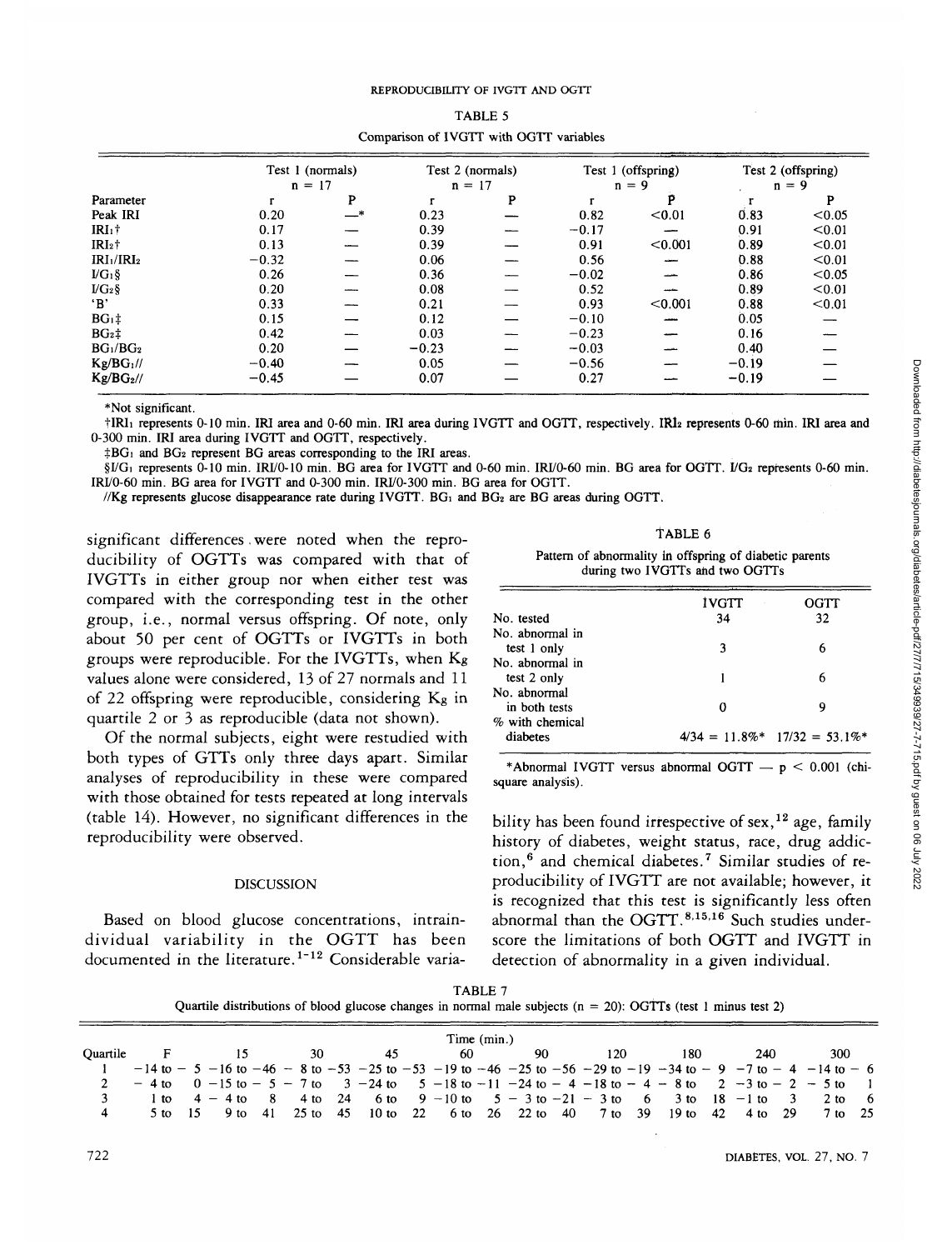#### O. P. GANDA, M.D., AND ASSOCIATES

Quartile distributions of changes in blood glucose concentrations and glucose disappearance rates  $(K_g)$ in normal male subjects ( $n = 27$ ): IVGTT (test 1 minus test 2)

| Time (min.)    |                |                                 |                        |                           |                           |                       |                    |  |  |  |  |
|----------------|----------------|---------------------------------|------------------------|---------------------------|---------------------------|-----------------------|--------------------|--|--|--|--|
| Ouartile       |                |                                 |                        |                           | 10                        | 20                    | 30                 |  |  |  |  |
|                | $-10$ to $-3$  | $-132$ to $-33$                 | $-183$ to $-32$        | $-52$ to $-24$            | $-52$ to $-16$            | $-59$ to $-22$        | $-83$ to $-18$     |  |  |  |  |
| $\overline{2}$ | $-2$ to<br>2   | $-32$ to $-$<br>$\overline{2}$  | $-31$ to<br>4          | $-23$ to $-4$             | $-15$ to<br>-2            | $-21$ to $-3$         | $-17$ to $-5$      |  |  |  |  |
| 3              | $3$ to<br>5    | 44<br>1 to<br>$\qquad \qquad -$ | 31<br>$5$ to           | -27<br>$-3$ to            | $3$ to<br>23              | $-2$ to<br>-29        | -26<br>$-4$ to     |  |  |  |  |
| 4              | 6 to<br>16     | $45$ to<br>102                  | 110<br>$32$ to         | $28$ to<br>-58            | 96<br>$24$ to             | $30$ to<br>-69        | 27 to 94           |  |  |  |  |
|                |                |                                 |                        |                           |                           |                       |                    |  |  |  |  |
| Ouartile       | 40             | 50                              | 60                     | 90                        | 120                       | 180                   | Kg                 |  |  |  |  |
|                | $-95$ to $-20$ | $-107$ to $-21$                 | $-91$ to $-19$         | $-39$ to $-10$            | $-11$ to $-8$             | $-16$ to $-8$         | $-2.18$ to $-0.35$ |  |  |  |  |
| $\overline{2}$ | $-19$ to $-3$  | $-20$ to $-$<br>- 6             | $-18$ to               | $-9$ to $-3$              | $-7$ to $-2$              | $-7$ to $-1$          | $-0.34$ to<br>0.05 |  |  |  |  |
| 3              | 28<br>$-2$ to  | 19<br>$-5$ to                   | $2$ to<br>-18          | $-2$ to<br>$\overline{4}$ | $\overline{4}$<br>$-1$ to | 0 <sub>to</sub><br>-6 | $0.06$ to<br>0.43  |  |  |  |  |
| 4              | $29$ to<br>96  | $20$ to<br>101                  | 19 <sub>to</sub><br>81 | 29<br>$5$ to              | 31<br>$5$ to              | $7$ to<br>14          | $0.44$ to<br>2.17  |  |  |  |  |

TABLE 9

|  | Distribution of blood glucose changes in quartiles for individual subjects    |
|--|-------------------------------------------------------------------------------|
|  | at each time interval of OGTTs (test 1 minus test 2): Normal males $(n = 20)$ |

|         | Time (min.)    |    |                |    |    |    |                |     |     |     |                       |  |  |
|---------|----------------|----|----------------|----|----|----|----------------|-----|-----|-----|-----------------------|--|--|
| Patient | F              | 15 | 30             | 45 | 60 | 90 | 120            | 180 | 240 | 300 | Reproducibility index |  |  |
| 172     |                | 2  | $\overline{2}$ | 3  | 2  |    | 2              | 3   | 2   |     |                       |  |  |
| 173     | 3              | 3  | $\overline{3}$ | 4  | 3  |    | 2              |     | 3   |     |                       |  |  |
| 181     |                | 4  | 3              |    | 4  |    | 2              |     |     |     |                       |  |  |
| 185     | 3              | 4  | 4              |    | 4  |    | 4              |     | 4   |     |                       |  |  |
| 186     | 4              |    | 4              |    |    |    | 4              |     | 3   |     |                       |  |  |
| 190     | 3              | 3  | 3              |    |    |    |                | 2   | 2   |     |                       |  |  |
| 191     | 3              |    | ↑              |    | 3  |    | 3              |     | 4   |     |                       |  |  |
| 193     |                | 3  |                |    |    |    | 3              |     | 4   |     |                       |  |  |
| 231     |                |    |                |    |    |    |                |     |     |     |                       |  |  |
| 258     |                | ኅ  |                |    |    |    |                |     | 3   |     |                       |  |  |
| 316     |                |    |                |    |    |    |                |     |     |     |                       |  |  |
| 322     |                |    |                |    |    |    |                |     |     |     |                       |  |  |
| 334     | ٩              |    |                |    |    |    |                |     | 2   |     |                       |  |  |
| 337     |                |    |                |    |    |    |                |     | 3   |     |                       |  |  |
| 349     | 2              |    |                |    |    |    |                |     |     |     |                       |  |  |
| 372     | $\overline{c}$ |    |                |    |    |    | $\overline{2}$ |     |     |     |                       |  |  |
| 383     | 3              | 2  | 2              | 2  |    |    | 2              |     | 3   |     |                       |  |  |
| 385     | 4              | 3  | 3              | 4  | 4  |    | 4              |     | 4   |     |                       |  |  |
| 395     |                |    |                |    |    |    |                |     |     |     |                       |  |  |
| 412     |                |    |                |    | 2  |    |                |     |     |     |                       |  |  |

Total subjects  $= 20$ .

Number of subjects with reproducibility index  $\geq 5 = 9$ .

In the present study, we compared the variability in OGTT and IVGTT by correlating the mean BG and IRI responses as well as several other parameters of glucose disposal and insulin secretion between the two tests. As stated, these results indicate greater correlation between IVGTTs than between OGTTs. Furthermore, of the various parameters analyzed, IRI responses reveal greater correlation than do BG responses, when individual values as well as areas under the curve are considered. The better correlations of IRI may be due to the fact that in both types of tests, IRI is near maximally stimulated whereas BG values are far from maximal. This is of interest in view of a greater coefficient of variation (S.D./ $x \times 100$ ) for insulin than for glucose during the same assay.<sup>20.21</sup> A

plausible explanation for greater variability of OGTT appears to be that certain ill-defined and nonquantifiable physiological and psychologic factor(s) could influence the gastrointestinal motility, glucose absorption, and the release of gut factor(s) known to account for a major fraction of insulin release during OGTT.<sup>22</sup>

Somewhat surprising and of even greater interest was the observation that the offspring of two diabetic parents tended to reveal greater correlation between the two consecutive tests (particularly the insulin responses) than the normal controls, despite the fact that the mean interval between the two tests was about two years in the offspring and only about one year in the normals. We have previously shown that the incidence of overt diabetes in this apparently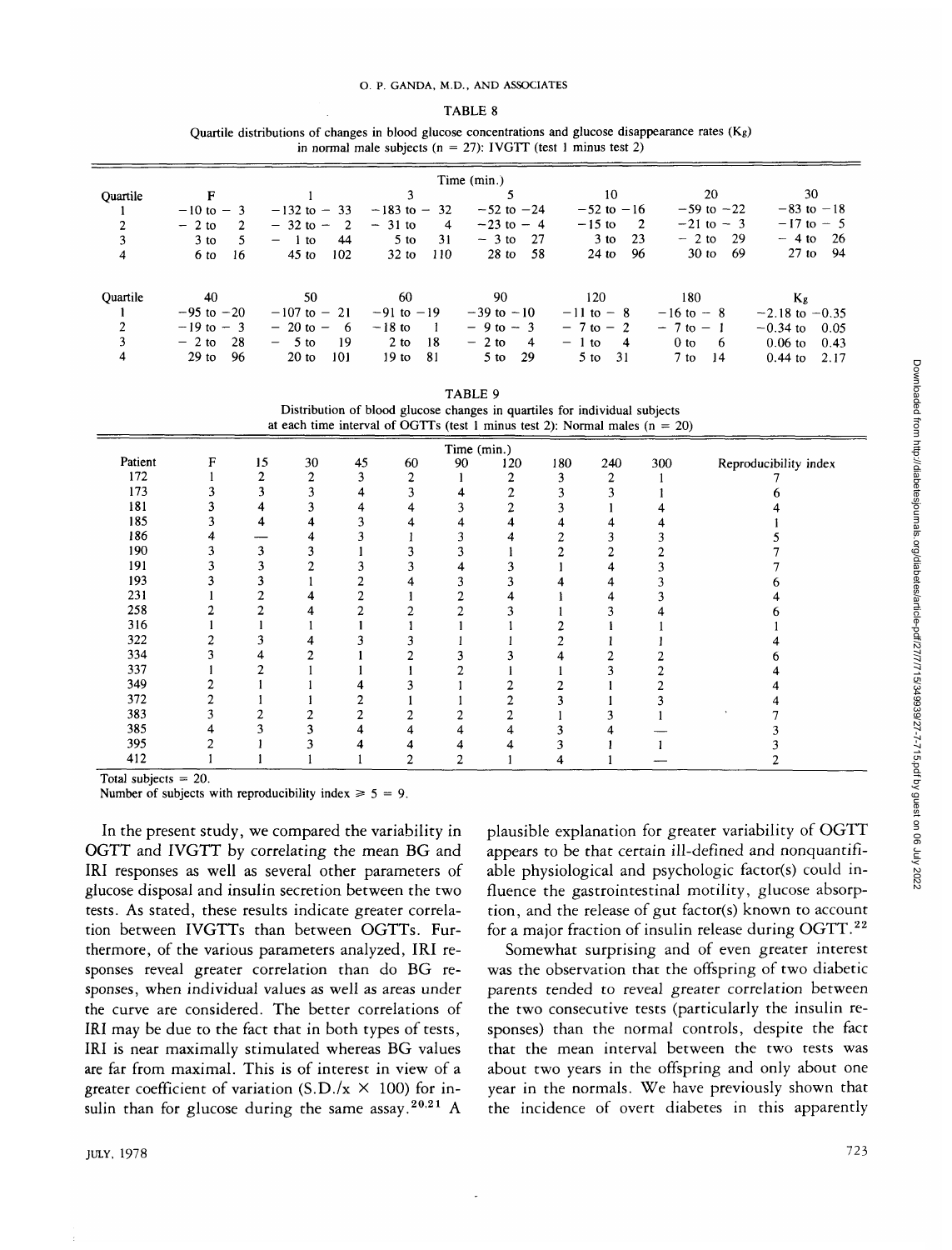#### REPRODUCIBILITY OF IVGTT AND OGTT

| TABLE 10                                                                        |  |
|---------------------------------------------------------------------------------|--|
| Distribution of blood glucose changes in quartiles for individual subjects      |  |
| at each time interval of OGTTs (test 1 minus test 2): Male offspring $(n = 20)$ |  |

|         |   |                |       |          |                       |       | Time (min.) |       |          |     |                       |
|---------|---|----------------|-------|----------|-----------------------|-------|-------------|-------|----------|-----|-----------------------|
| Patient | F | 15             | 30    | 45       | 60                    | 90    | 120         | 180   | 240      | 300 | Reproducibility index |
| 229     | 4 | 2              |       |          |                       | 2     | 3           |       | (5)<br>4 | 4   |                       |
| 244     | 4 | 3              |       |          |                       | 2     |             |       | ٩        |     |                       |
| 254     | 4 | 3              |       |          |                       |       |             |       |          |     |                       |
| 258     | 3 | 3              |       | (7)<br>4 |                       |       |             |       |          |     |                       |
| 276     | 3 | 3              |       |          |                       |       | (1)         | (4)   |          |     |                       |
| 282     | 4 | 2              |       | 4(22)    | (9)<br>$\overline{4}$ | 3     |             |       | (3)      | (4) |                       |
| 283     | 3 |                |       |          |                       |       |             |       |          |     |                       |
| 326     | 2 |                |       |          |                       |       |             |       | 1(14)    | (4) |                       |
| 327     | 4 | 3              |       |          |                       |       |             | 1(19) |          |     |                       |
| 329     | 4 | 2              |       |          |                       |       |             |       |          |     |                       |
| 338     |   | 4              |       |          |                       |       | (2)         |       |          |     |                       |
| 351     |   |                |       |          |                       |       | (1)         |       |          | 3   |                       |
| 355     |   |                |       | 1(11)    |                       |       |             |       |          |     |                       |
| 372     | 2 |                |       |          |                       |       |             |       |          |     |                       |
| 405     | 3 | $\overline{c}$ |       |          | 4(18)                 | 4(28) |             |       | (6)<br>4 |     |                       |
| 414     | 4 | 2              |       |          |                       |       |             |       |          |     |                       |
| 424     | 3 | 4              |       |          |                       |       |             |       |          |     |                       |
| 427     | 3 | 4              |       |          |                       |       |             |       |          |     |                       |
| 436     | 4 | 3              | 4(15) | 4(31)    | 4(26)                 | 4(22) | (6)<br>4    |       |          |     |                       |
| 452     | 4 | 2              |       |          |                       | 4     | 4           | 3     | 4(35)    | 3   |                       |

Total subjects = 20.

Number of subjects with reproducibility index  $\geq 5 = 10$ .

Numbers in parentheses indicate the deviations of blood glucose concentrations beyond the normal quartile ranges (in mg. per 100 ml.).

"high-risk" "prediabetic" group is rather small.<sup>8</sup> However, by repetitive testing, many more of the offspring are found to have chemical diabetic patterns of glucose tolerance than by doing a single test.  $8,10,23$ About half of the 32 offspring in this study showed either the first or the second or both OGTTs to be abnormal. It is likely that with relatively diminished glucose tolerance, despite normal fasting blood glucose values, these offspring exhibit a near-maximum stimulation of the beta cell, resulting in a greater correlatibility of IRI secretion on repetitive testing.

It must be noted that, in contrast to the greater

TABLE 11 Comparison of patterns of distribution of blood glucose changes in quartiles in offspring  $(n = 20)$  with those in normal subjects ( $n = 20$ ): OGTTs (test 1 minus test 2)

|    |    |    |                       |    |    |   | p*                  |
|----|----|----|-----------------------|----|----|---|---------------------|
|    |    |    |                       |    | 8  | 2 | < 0.1               |
| 8  | 6  |    |                       |    |    |   |                     |
|    |    | 2  | 6                     |    |    |   |                     |
| 10 |    | 6  |                       |    |    | 5 | < 0.1               |
|    |    | 6  |                       |    |    |   |                     |
|    | 6  |    |                       |    |    |   |                     |
|    |    |    |                       | 6  | Δ  |   |                     |
|    | 8  |    |                       |    | 6  |   |                     |
|    |    |    |                       |    |    |   |                     |
|    | າ  |    |                       |    |    |   |                     |
|    | 46 | 62 | 54                    | 47 | 53 |   |                     |
|    |    |    | Quartiles (offspring) |    |    |   | Quartiles (normals) |

| TABLE 12                                                        |
|-----------------------------------------------------------------|
| Comparison of patterns of distribution of blood glucose changes |
| in quartiles in offspring ( $n = 22$ ) with those in            |
| normal subjects ( $n = 27$ ): IVGTTs (test 1 minus test 2)      |

|       |    |    | Quartiles (offspring) |    |    | Quartiles (normals) |    |   |           |
|-------|----|----|-----------------------|----|----|---------------------|----|---|-----------|
| Time  |    |    |                       |    |    | 2                   | 3  | 4 | P*        |
| F     | R  |    |                       |    |    | 6                   | 8  |   |           |
|       |    |    | 3                     |    |    |                     |    | 6 | < 0.05    |
|       | 9  |    |                       |    |    |                     |    | 6 | < 0.1     |
| 5     | Q  |    | 6                     |    |    | 8                   | 6  | 6 |           |
| 10    | 10 |    |                       |    |    | ጸ                   |    | 5 |           |
| 20    | 2  |    |                       |    | 8  |                     | 6  | 6 |           |
| 30    | 3  | 6  |                       | 3  |    |                     |    | 6 |           |
| 40    |    |    | 6                     | 4  |    |                     | 6  | 6 |           |
| 50    |    |    | 8                     |    |    | ጸ                   | 6  | 6 |           |
| 60    | 8  | 3  | 8                     |    |    |                     | 6  | 6 |           |
| 90    | 6  |    |                       |    | 6  | 6                   |    |   |           |
| 120   |    |    |                       |    | 6  | 6                   |    |   |           |
| 180   |    |    |                       |    | 6  | 6                   |    |   |           |
| Total | 86 | 75 | 78                    | 35 | 90 | 90                  | 87 |   | 73 < 0.02 |

\*P by chi-square analysis.

| TABLE 13                                                   |
|------------------------------------------------------------|
| Comparison of reproducibility for OGTTs and IVGTTs between |
| normal subjects and the offspring (chi-square analysis)    |

|               |      | <b>Normals</b>                                           | Offspring  |              |  |
|---------------|------|----------------------------------------------------------|------------|--------------|--|
|               | OGTT | <b>IVGTT</b>                                             | OGTT.      | <b>IVGTT</b> |  |
| Total         | 20   | 27                                                       | 20         | 22           |  |
| Reproducible* |      | 16                                                       | 10         | 15           |  |
|               |      | $P = N.S.$<br>$\mathbf{p} = \mathbf{N} \cdot \mathbf{S}$ | $P = N.S.$ | $P = N.S.$   |  |

\*Subjects with reproducibility indexes  $\geq 5$  in OGTTs and  $\geq 6$  in  $\frac{1}{10}$  is  $\frac{1}{10}$  in  $\frac{1}{10}$  in  $\frac{1}{10}$  in  $\frac{1}{10}$  in  $\frac{1}{10}$  is  $\frac{1}{10}$  in  $\frac{1}{10}$  in  $\frac{1}{10}$  in  $\frac{1}{10}$  in  $\frac{1}{10}$ IVGTTs.